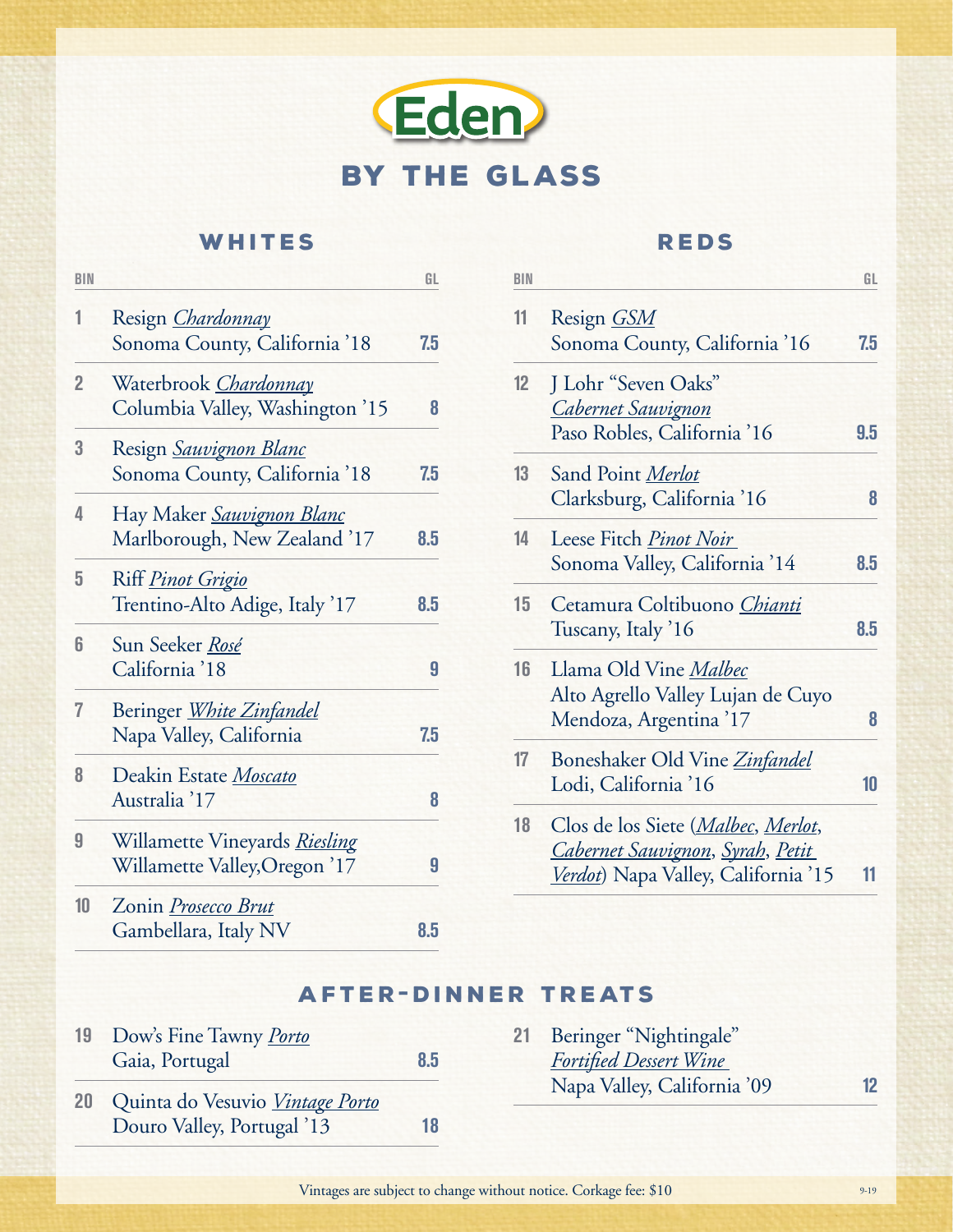# Eden By the bottle

#### WHITES

| <b>BIN</b> |                                                           | <b>BTL</b> | <b>BIN</b>                                                                  | <b>BTL</b> |
|------------|-----------------------------------------------------------|------------|-----------------------------------------------------------------------------|------------|
|            | <b>CHARDONNAY</b>                                         |            | ROSE AND OTHER WHITES,<br><b>SWEET, &amp; SPARKLING</b>                     |            |
| 22         | Athena                                                    |            |                                                                             |            |
|            | California '17                                            | 36         | Indaba Chenin Blanc<br>27<br>Western Cape, South Africa '17                 | 30         |
| 23         | Lyric                                                     |            |                                                                             |            |
|            | Santa Barbara County,<br>California '15                   | 38         | 28<br>Blue Quail <i>Dry Gewürtztraminer</i><br>Potts Valley, California '16 | 34         |
| 24         | Laguna                                                    |            | Scaia Delle Venezie Bianco<br>29                                            |            |
|            | Sonoma, California '15                                    | 46         | White Blend<br>(Garganega & Chardonnay)                                     |            |
| 25         | <b>Grgich Hills Estate</b><br>Napa Valley, California '14 | 62         | Italy '15                                                                   | 34         |
| 26         | Rombauer                                                  |            | 30<br>Fleurs de Prairie Rosé<br>Vin de Provence, France '18                 | 40         |
|            | Carneros, California '16                                  | 80         | 31<br>Bellini Cipriani Peach Prosseco<br><b>NV</b>                          | 38         |

**32** J. Hofstätter *Pinot Grigio*

**33** Loveblock *Sauvignon Blanc*

**34** Groth *Sauvignon Blanc*

Alto Adige, Italy '17 **42**

Marlborough, New Zealand '18 **42**

Napa Valley, California '18 **50**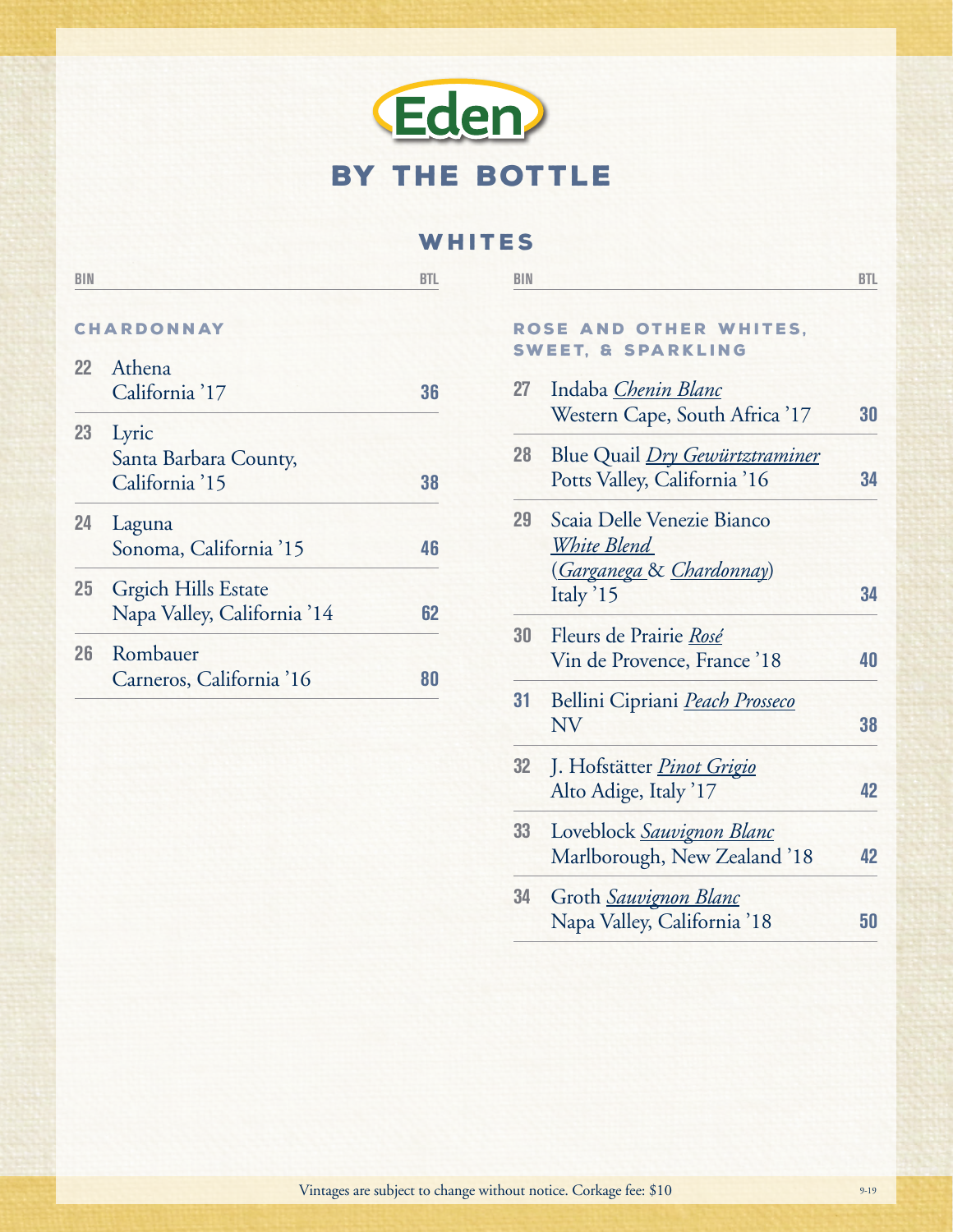

### Reds

| <b>BIN</b> |                                                            | <b>BTL</b> | <b>BIN</b> |                                                                             | <b>BTL</b> |
|------------|------------------------------------------------------------|------------|------------|-----------------------------------------------------------------------------|------------|
|            | <b>CABERNET SAUVIGNON</b>                                  |            |            | <b>PINOT NOIR</b>                                                           |            |
| 35         | Queens Peak<br>Sonoma County, California '14               | 42         | 45         | A by Acacia<br>Sonoma, California '16                                       | 34         |
| 36         | Bellacosa<br>North Coast, California '16                   | 50         | 46         | Pierre Dupond<br>La Chapelle de Guinchay,<br>France '17                     | 36         |
| 37         | Faust<br>Napa Valley, California '16                       | 92         | 47         | Terrebonne Estate                                                           |            |
| 38         | Jordan<br>Alexander Valley, California '14                 | 98         | 48         | Oregon '17<br>Willamette Valley Whole Cluster                               | 38         |
| 39         | Groth<br>Oakville-Napa Valley,<br>California '14           | 110        | 49         | Willamette Valley, Oregon '17<br>Van Duzer<br>Willamette Valley, Oregon '15 | 42<br>46   |
| 40         | <b>Italics Estate Grown</b><br>Napa Valley, California '14 | 156        |            | <b>MALBEC</b>                                                               |            |
| 41         | Nickel & Nickel "Quarry"<br>Napa Valley, California '14    | 186        | 50         | Undaunted<br>Columbia Valley, Washington '16                                | 34         |
|            | <b>MERLOT</b>                                              |            | 51         | Luigi Bosca<br>Mendoza, Argentina '15                                       | 38         |
| 42         | Columbia Valley<br>Columbia Valley, Washington '15         | 38         | 52         | Piattelli Vineyards Grand Reserve<br>Lujan De Cuyo Mendoza,                 |            |
| 43         | Aia Vecchia Lagone<br>Toscana, Italy '15                   | 40         |            | Argentina '16                                                               | 46         |
| 44         | Chelsea Goldschmidt<br>Alexander Valley, California '16    | 46         |            |                                                                             |            |